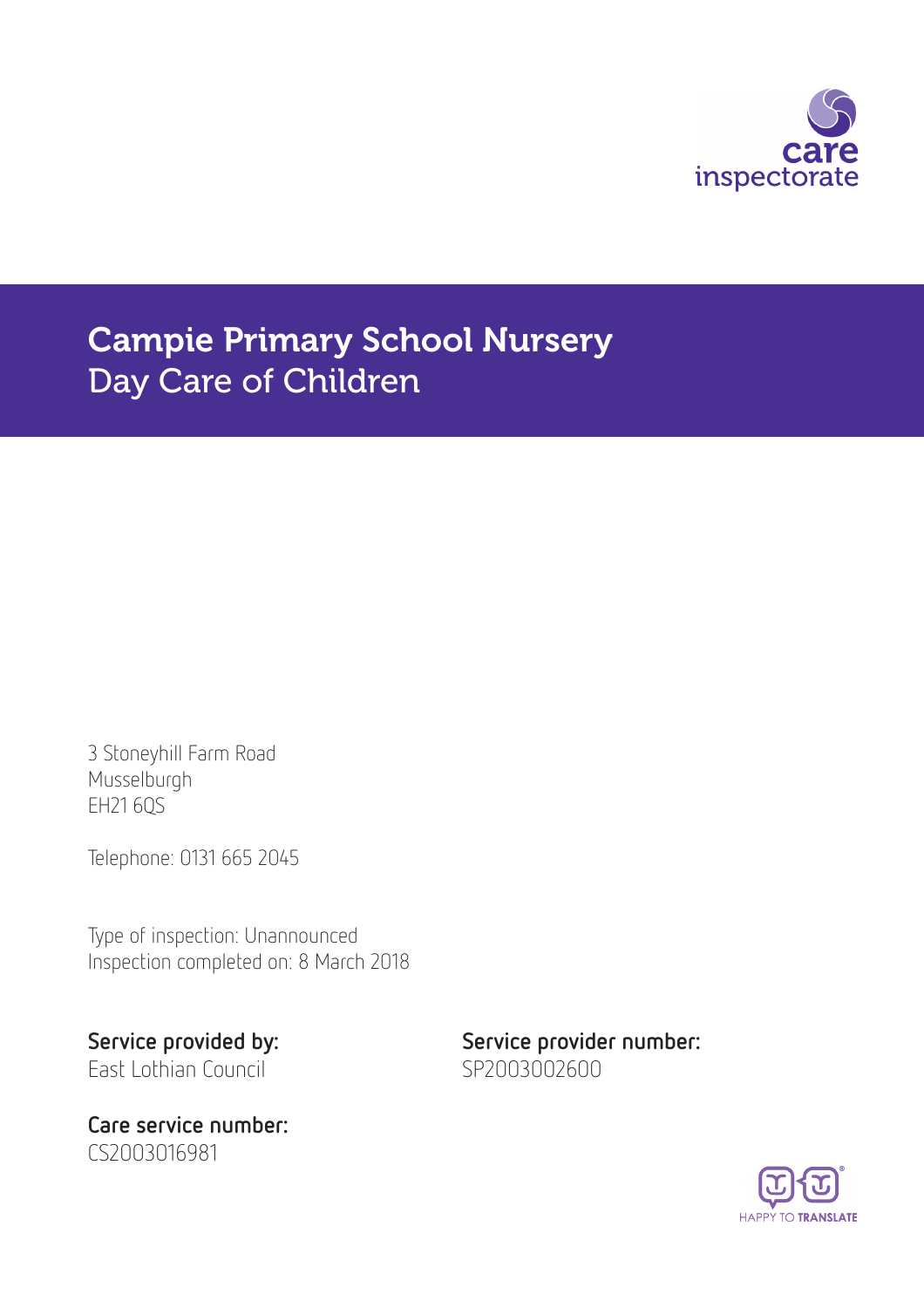#### About the service

Campie Primary School Nursery is situated in Campie Primary School, Musselburgh, and is provided by East Lothian Council. The early learning and childcare service is registered to provide a care service to a maximum of 40 children. The nursery comprises of a large playroom, toilet facilities, outdoor play areas and staff office space.

The service currently provides part-time placements to 40 children aged from three years to those not yet attending primary school. The head teacher is the named manager of the nursery with the depute head teacher having shared responsibility for overseeing the nursery provision.

The service's 'Vision, Values and Aims' are currently being reviewed in consultation with staff, children and families to reflect the principles of Getting it right for every child (GIRFEC) and early learning and childcare provision.

We wrote this report following an unannounced inspection that was carried out by one early years inspector. We gave feedback to the head teacher and depute head teacher on Thursday 8 March 2018.

The Care Inspectorate is committed to improving the health and wellbeing of all children receiving a care service. We want to ensure they have the best start in life, are ready to succeed and live longer, healthier lives. The wellbeing indicators that are essential for children to flourish are: safe, healthy, achieving, nurtured, active, respected, responsible and included (SHANARRI).

We check services are meeting the principles of Getting it right for every child (also known as GIRFEC). Set up by Scottish Government, GIRFEC is a national approach to working in a consistent way with all children and young people. It is underpinned by the principles of prevention and early intervention. The approach helps services focus on what makes a positive difference for children and young people - and what they can do to improve. Getting it right for every child is being woven into all policy, practice, strategy and legislation that affects children, young people and their families.

#### What people told us

During the inspection visit there were approximately 40 children present at each session. We observed the children at play indoors, outdoors and at snack time.

We spoke to 14 children who confidently told us about their learning experiences and friendships they had made. We saw that children had settled very well and had clearly developed a strong bond with key staff and their peers. Children were confident in recalling their learning experiences as they happily showed us around the nursery and outdoor areas. Children's comments included:

'Are you going to read the story?'

'I have been reading a book about a crocodile who wanted to fly, it was very funny.'

'I like the story about 'super worm' he is very strong.' 'We brush our teeth every day, and I can brush my teeth all by myself.'

'XXXX [child's dad] showed us how to point the light, it measured 50 meters from this wall to that wall.' 'Look Hyenas like to play in the water.'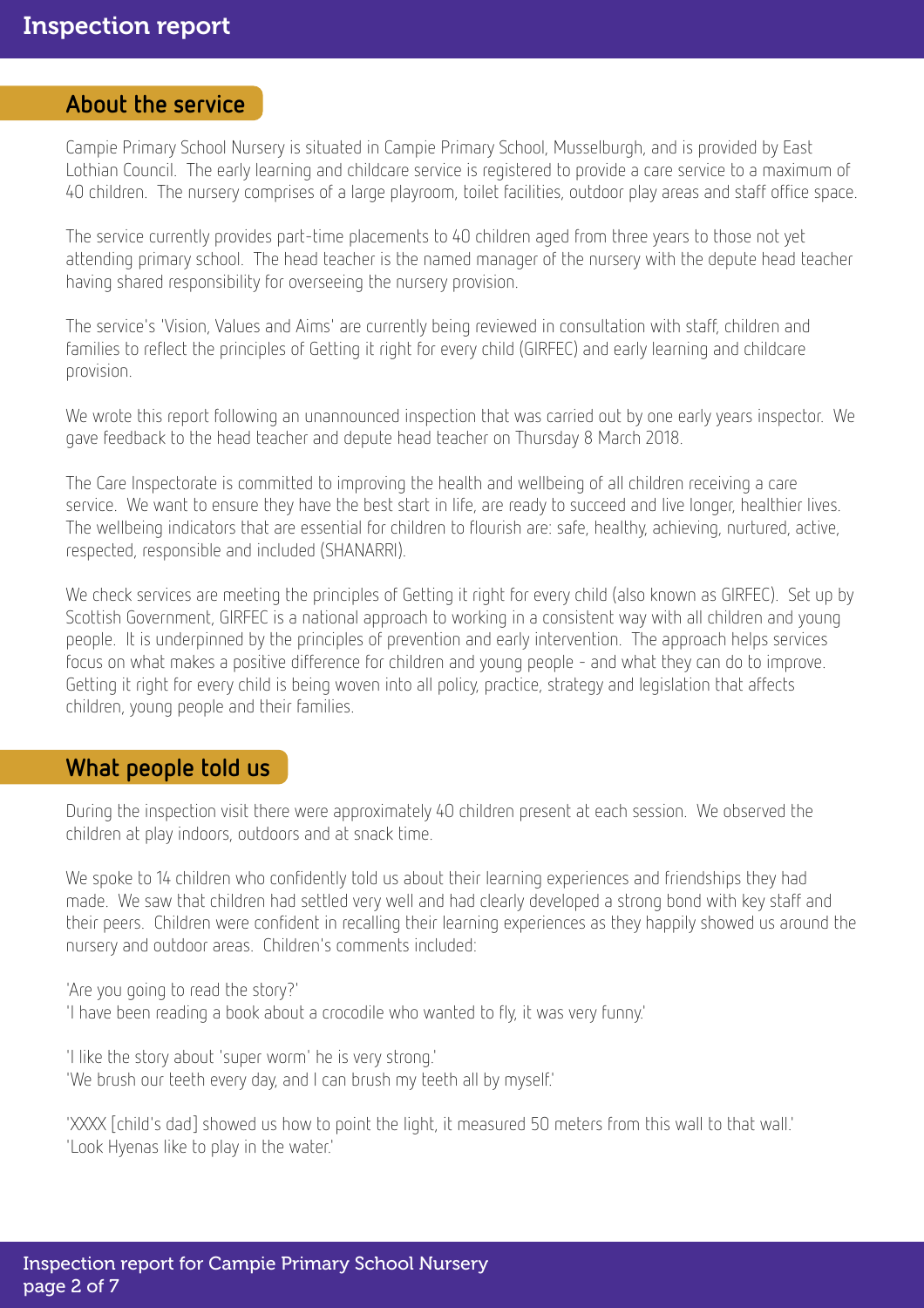'I helped to make the biscuits for our snack. They were called melting moments but I did not like the cherry on the top.'

'Monkey.' A child recognising and naming object.

'I need help.' Staff were very responsive and provided a helping hand to support a child to climb the wooden frame.

During the inspection process, we spoke to seven parents/carers who were overall very happy with the quality of early learning and care their child received. Parents told us how they enjoyed coming into the nursery to share their professions with the children and going on local walks and outings. When asked about communication and feedback given, two parents highlighted that feedback on a day-to-day basis could be better. We shared parents' views with the manager. Parents and carers' comments were overall very positive and included:

'Very good, very happy here.'

'The settling in period was very well planned, I completed an "All about me" sheet and really got to know the staff. They always take me aside if they have to pass on any information about my daughter's day, that is if she is wet or had an accident.'

'We always get letters telling us about what's going on and I have helped on local trips to Newhailes Country House. Staff also opened up the playroom to let us see what the children are learning about and the Christmas Nativity and party were great.'

'There are lots of opportunities for parents to be involved in the nursery. I was very happy to be asked to come along and talk to the children about what I do for a living. I have also went to the library and went on walks down by the river.'

'The Twitter and Facebook keep us updated about what is going on in the school and nursery.'

'I have very high standards for my child and I have discussed a few issues that I have had with staff and the head teacher. XXXXX [staff member] took time to meet with me and was good at resolving an issue I had.'

#### Self assessment

The service had not been asked to complete a self assessment in advance of the inspection.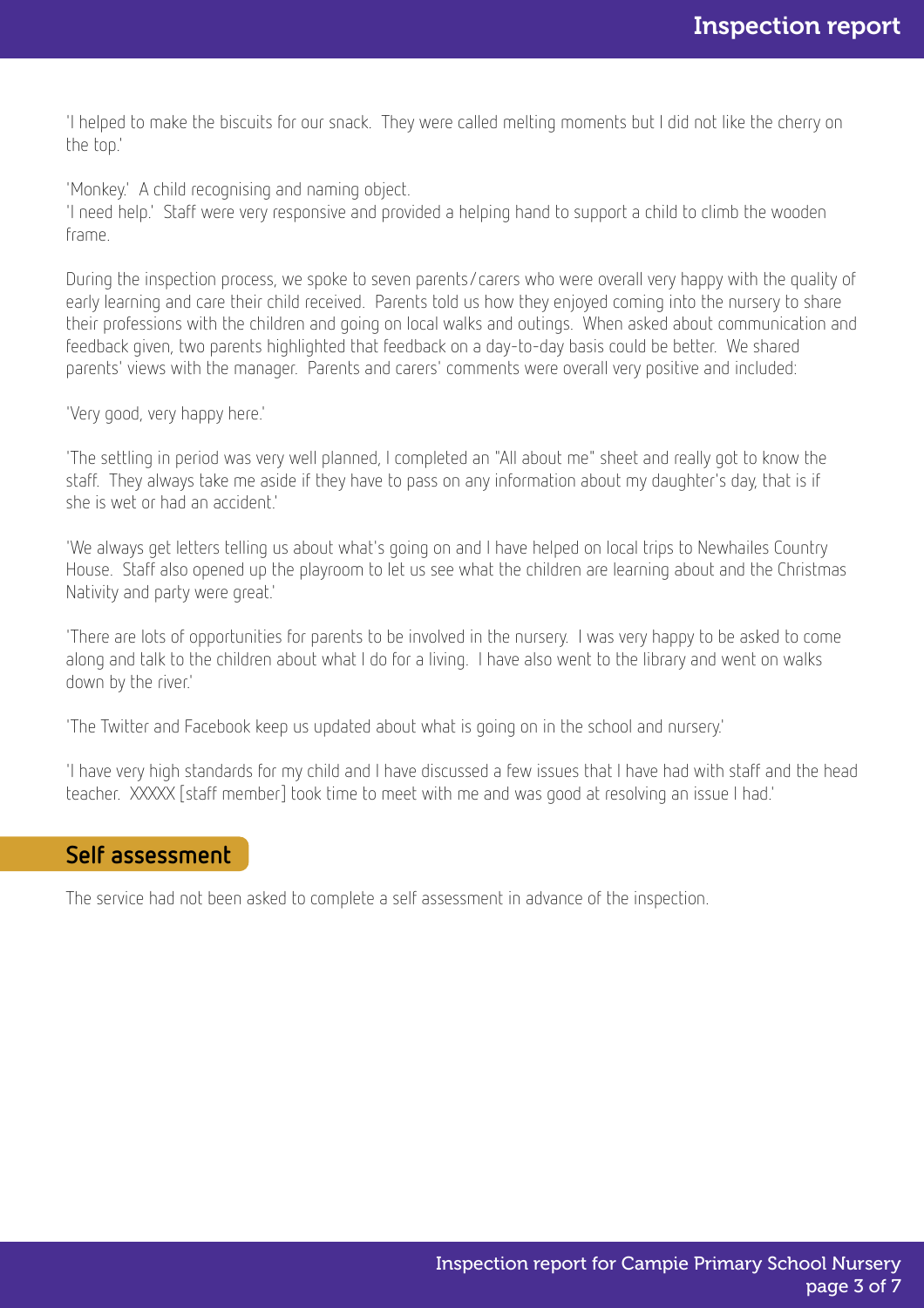## From this inspection we graded this service as:

| Quality of care and support          | 5 - Very Good |
|--------------------------------------|---------------|
| <b>Quality of environment</b>        | 5 - Very Good |
| Quality of staffing                  | not assessed  |
| Quality of management and leadership | not assessed  |

## What the service does well

The manager and staff at Campie Primary School Nursery had continued to work hard to create an inclusive, nurturing and caring environment where children and their families felt welcomed, valued and respected. There was a strong ethos of working with parents and carers and other partners, when needed, to ensure children had opportunities to maximise their potential within the nursery, home and wider community.

Parents spoken with confirmed our findings. They told us how staff had encouraged them to participate in a wide range of playroom and outdoor activities and that they could access library books and puppets to help them extend their child's learning at home. We observed that staff recognised, praised and valued the achievements of children and their families. They provided one to one support to enable children to recall their home learning experiences, for example, through drawings, telling stories and repeating words and events.

There was a very caring and sensitive approach adopted by staff which had helped new children and families settle into the nursery and wider community. Staff were knowledgeable about families' experiences and had tailored the planned care and support to ensure a smooth transition and continuity of care for each child. We observed that children who may need additional input and families with English as an additional language received responsive care and support from the experienced staff team.

Staff were well-trained and clearly demonstrated that they knew the individual needs of children and families very well. We looked at personal plans, wellbeing plans and learning logs and noted that each child's needs, achievements and progress were well documented and regularly reviewed. Health and wellbeing plans reflected the principles of Getting it right for every child (GIRFEC). This meant that children received meaningful one to one care and support from key staff, had a strong sense of belonging and were being enabled to develop life skills within a safe and secure environment.

Staff were very responsive and provided time, space and opportunities for children to plan, progress and evaluate their learning and interests at their own pace. We looked at mind maps and story books which clearly showed how staff and parents valued, celebrated and shared children's learning achievements. We saw a child pointing to a photograph in a story book as she asked her mother, 'Do you remember when we went to the beach with the nursery?' This approach supported the inclusive, nurturing environment we observed.

Staff explained that they had continued to assess the layout of the playroom, outdoor area and resources available to enable children to lead their own learning and safely participate in a range of risky and natural play experiences. Staff were aware of good practice guidance such as Building the Ambition, My World Outdoors and Loose Parts Play. We observed that children were motivated to lead their own learning, were curious and challenged by the natural environment. Children were also developing their gross motor skills as they explored and experimented with the available materials both indoors and outdoors.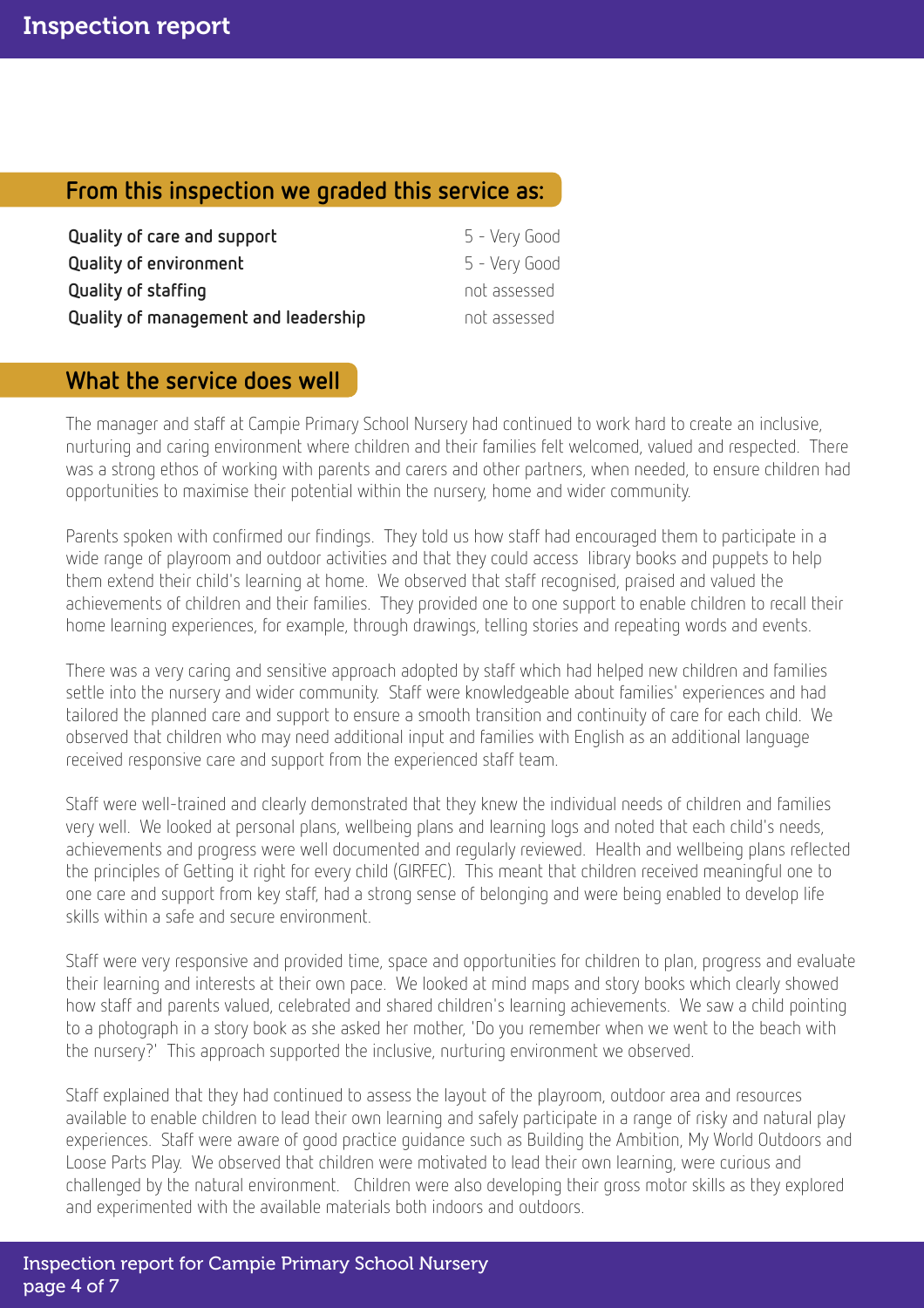Staff had effectively maintained and updated their child protection training log. They clearly explained how they recorded significant events and were very aware of their roles and responsibilities to safeguard and protect children from harm in line with service policy and local area child protection guidelines.

#### What the service could do better

We acknowledged that personal plans, learning journeys and additional support plans were in place. Following discussion, the manager agreed to consider consolidating information held on individual children in line with GIRFEC health and wellbeing indicators.

We acknowledged that the service's administration of medication forms were completed in line with local authority guidance. The manager informed us that staff were currently reviewing the recording procedure. We directed the manager to the current best practice guidance - Management of medication in daycare of children and childminding services - to ensure relevant information is clearly recorded to support staff in their role and ensure the health and wellbeing of children.

We noted that staff recorded when children arrived in the building and parents/carers signed their children in. Following discussion, the manager agreed to immediately update the register to show the times children arrive and leave the premises, to ensure an accurate record of children on the premises is maintained at all times.

Requirements

Number of requirements: 0

Recommendations

Number of recommendations: 0

#### **Complaints**

There have been no complaints upheld since the last inspection. Details of any older upheld complaints are published at [www.careinspectorate.com](http://www.careinspectorate.com)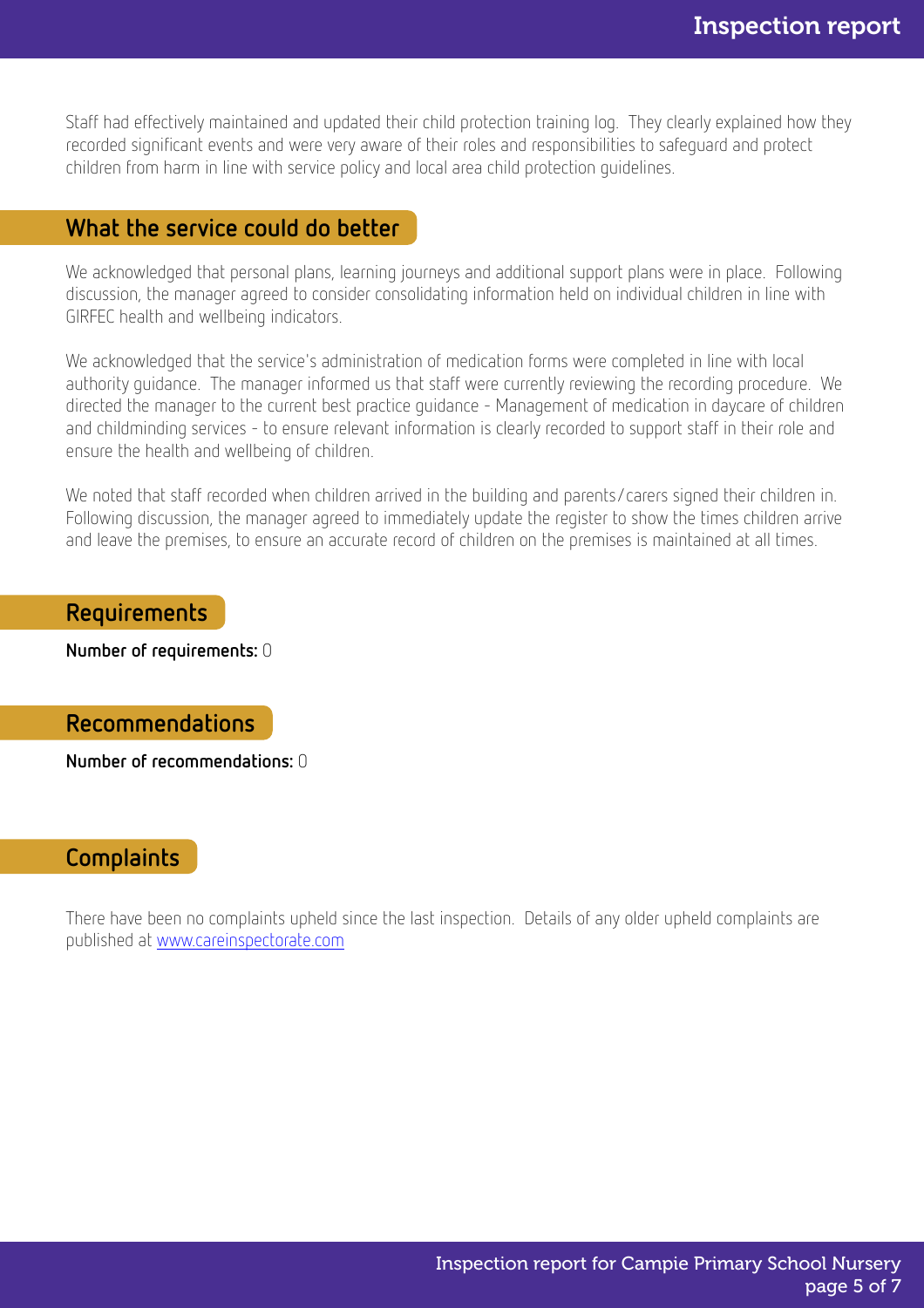# Inspection and grading history

| <b>Date</b> | <b>Type</b> | Gradings                                                                 |                                                                  |
|-------------|-------------|--------------------------------------------------------------------------|------------------------------------------------------------------|
| 14 Jan 2015 | Unannounced | Care and support<br>Environment<br>Staffing<br>Management and leadership | 5 - Very good<br>5 - Very good<br>5 - Very good<br>5 - Very good |
| 29 Jun 2012 | Unannounced | Care and support<br>Environment<br>Staffing<br>Management and leadership | 6 - Excellent<br>5 - Very good<br>5 - Very good<br>5 - Very good |
| 26 Nov 2009 | Unannounced | Care and support<br>Environment<br>Staffing<br>Management and leadership | 5 - Very good<br>5 - Very good<br>$4 - Good$<br>$4 - Good$       |